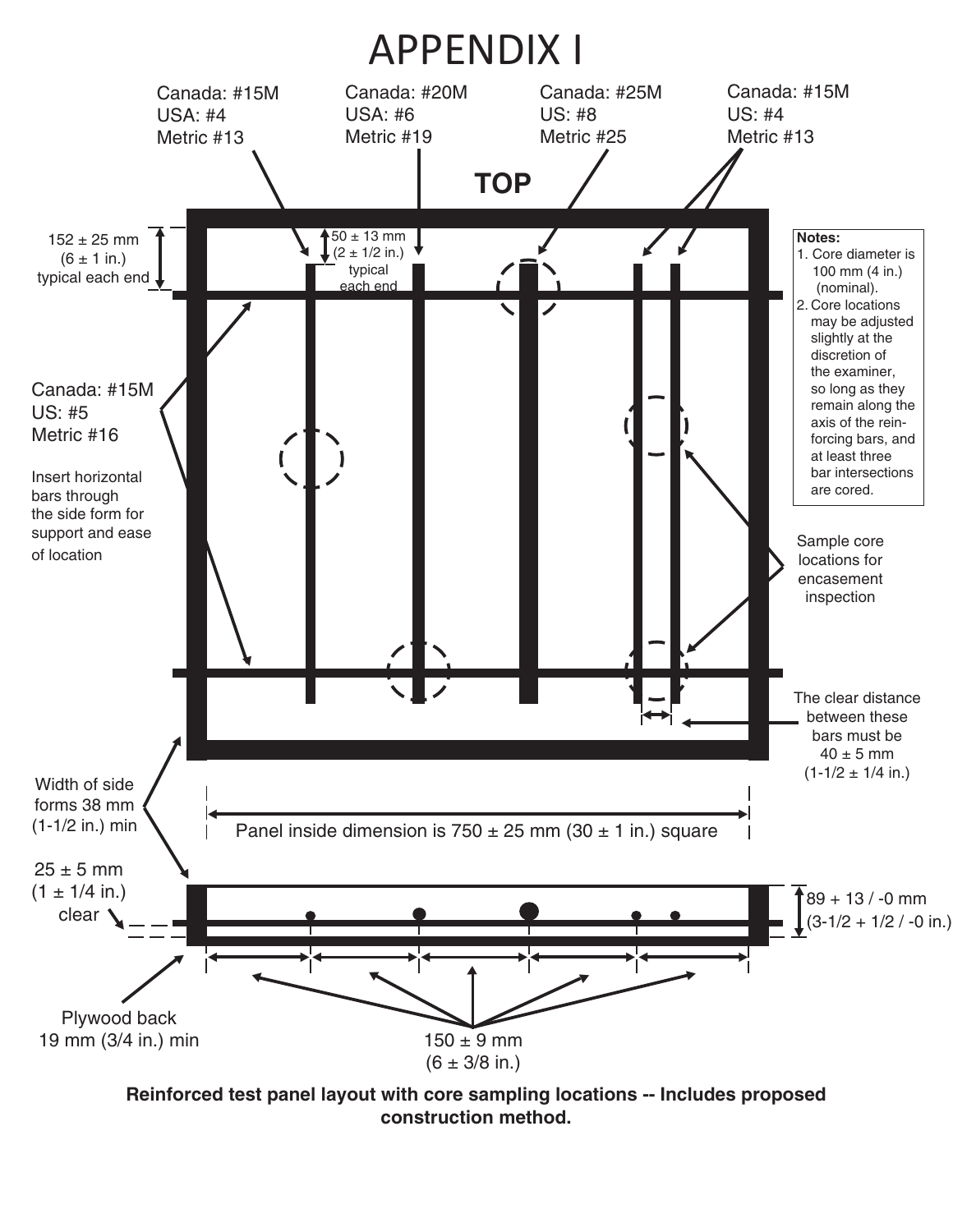## APPENDIX III **SECURING TEST PANELS**

## I. Vertical panels:

- A. Vertical panels are to be positioned within 0 to 10 degrees of vertical at or near grade.
- B. Backing or bracing and foundation support must be rigid enough to preclude excessive vibrations and guard against panel tipping either forward or backward.
- C. Dynamic forces against the panel vary with equipment used, but should resist a horizontal force of at least 100 lb minimum.
- II. Overhead panels:
	- A. Overhead panels are to be positioned horizontally at an elevation approximately 2.5 meters (8 ft) from grade.
	- B. On average, the total weight of a full shotcreted test panel will weigh 350 to 425 lb. In addition, a weight of 50 to 100 lb is often added on top of the empty panel before shooting to minimize vibration. (See drawing of a typical overhead setup at the end of this *Appendix*).

The number of panels and their spacing will then dictate the size and load-carrying capacity of the support framework. When multiple panels are to be shot in the same session, it is important to either allow adequate space between panels, or provide some means of protecting adjacent panels from over-spray.

- C. Metal scaffolding or shoring systems are the most common support methods used. These will usually come with recommended load capacity data. A safety factor of at least 3 times expected loads (or more, if OSHA or local safety authorities require) is recommended.
- D. For wood systems, 4 x 4 in. wood posts, along with horizontal beams sized (by calculation) for proposed spans, have been used.
- E. For any of the above noted systems, lateral/sway bracing is also extremely important. This needs to be taken into account when designing the systems so as to allow ready access under the panels for the nozzleman.
- F. The loads involved are substantial, therefore if there is any doubt or uncertainty about the load carrying capacity of a system, it should either be proof-loaded or designed by a P.E.

*Drawing of a typical overhead setup follows on the next page.*